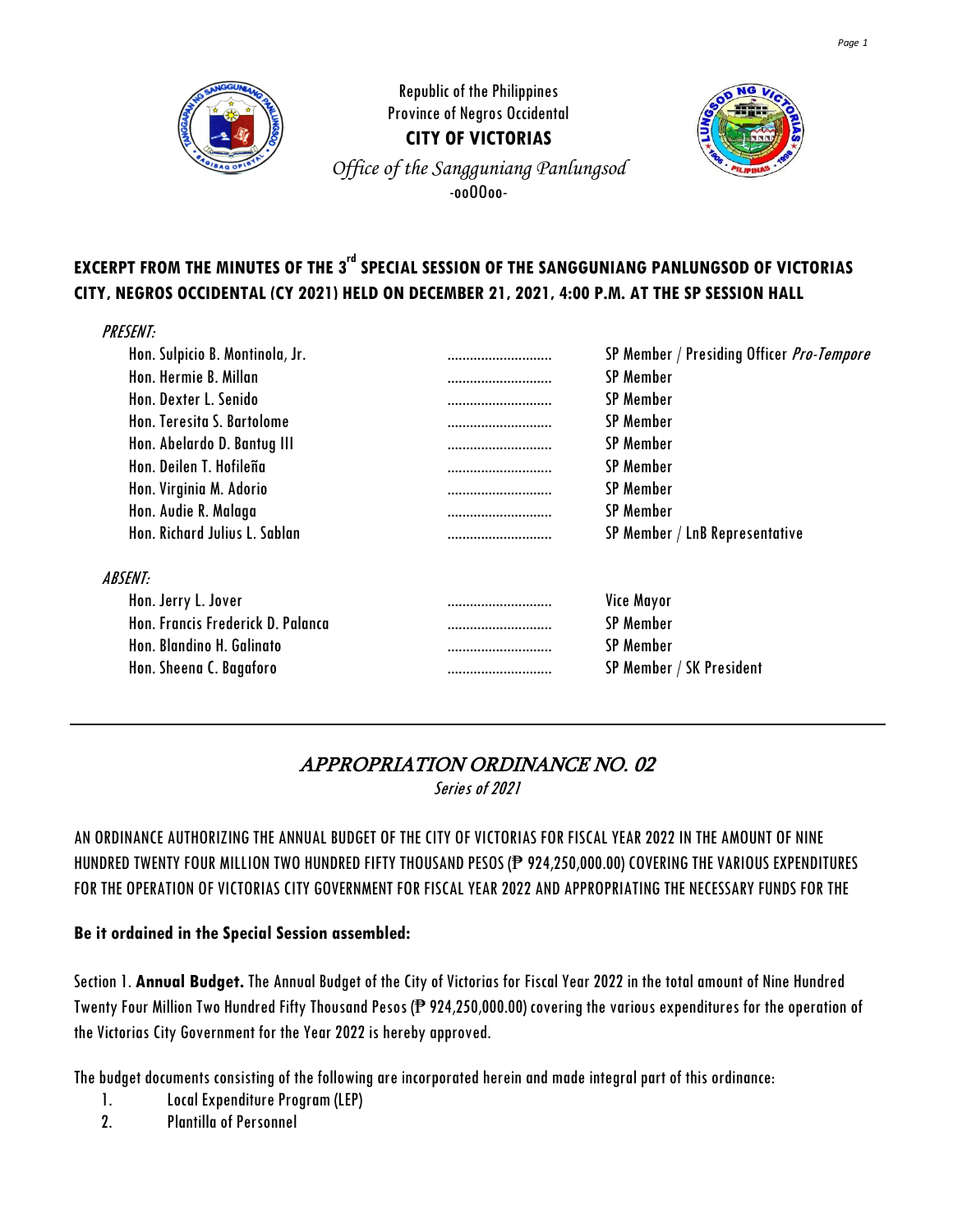**I. OFFICE OF THE CITY MAYOR**

Section 2.**Sources of Funds.** The sources of funds of the city government are hereunder enumerated, to wit;

### **ESTIMATED INCOME FOR FISCAL YEAR 2022**

| <b>GENERAL FUND:</b>                             |                |                |                |  |
|--------------------------------------------------|----------------|----------------|----------------|--|
| <b>ESTIMATED SURPLUS OF CY 2021</b>              | 20,000,000.00  |                |                |  |
| NATIONAL TAX ALLOTMENT                           | 788,749,598.00 |                |                |  |
| <b>LOCAL SOURCES</b>                             | 91,250,402.00  |                |                |  |
| <b>TOTAL, GENERAL FUND</b>                       | ₱              | 900,000,000.00 |                |  |
| <b>ECONOMIC ENTERPRISE:</b>                      |                |                |                |  |
| <b>RECEIPTS FROM ECONOMIC ENTERPRISE</b>         | 17,070,000.00  |                |                |  |
| SUBSIDY FROM GENERAL FUND                        | 7,180,000.00   |                |                |  |
| <b>TOTAL, ECONOMIC ENTERPRISE</b>                | Ð              | 24,250,000.00  |                |  |
| <b>TOTAL AMOUNT AVAILABLE FOR APPROPRIATIONS</b> |                | Ð              | 924,250,000.00 |  |

Section 3. **Use of Funds / Appropriation.** The amount of Nine Hundred Twenty Four Million Two Hundred Fifty Thousand Pesos (₱ 924,250,000.00) covering the various expenditures for the operation of the City of Victorias for the year 2022, is hereby appropriated as follows;

#### **GENERAL FUND APPROPRIATIONS**

|     | I. UFFILE UF INE LII I MATUR                                                                                       |               |               |
|-----|--------------------------------------------------------------------------------------------------------------------|---------------|---------------|
|     | A. Mayor's Offices                                                                                                 |               |               |
|     | A.1 Mayors's Office & Staff                                                                                        |               | 67,308,912.00 |
|     | <b>Personal Services</b>                                                                                           | 32,635,912.00 |               |
|     | Maintenance & Other Operating Expenditures (including appropriatio<br>of P20,000,000.00 for Confidential Expenses) | 34,473,000.00 |               |
|     | <b>Capital Outlay</b>                                                                                              | 200,000.00    |               |
| A.2 | <b>PORT MANAGEMENT OFFICE</b>                                                                                      |               | 141,000.00    |
|     | <b>Maintenance &amp; Other Operating Expenditures</b>                                                              | 141,000.00    |               |
| A.3 | <b>SPECIAL SERVICES</b>                                                                                            |               | 36,217,560.00 |
|     | <b>Personal Services</b>                                                                                           | 4,104,160.00  |               |
|     | <b>Maintenance &amp; Other Operating Expenditures</b>                                                              | 30,913,400.00 |               |
|     | <b>Capital Outlay</b>                                                                                              | 1,200,000.00  |               |
| A.4 | <b>BARANGAY AFFAIRS</b>                                                                                            |               | 434,000.00    |
|     | <b>Maintenance &amp; Other Operating Expenditures</b>                                                              | 334,000.00    |               |
|     | <b>Capital Outlay</b>                                                                                              | 100,000.00    |               |
| A.5 | <b>SALES &amp; INVESTMENT PROMOTION SECTION</b>                                                                    |               | 2,050,722.00  |
|     | <b>Personal Services</b>                                                                                           | 1,894,922.00  |               |
|     | <b>Maintenance &amp; Other Operating Expenditures</b>                                                              | 155,800.00    |               |
| A.6 | <b>GAWAHON OPERATION</b>                                                                                           |               | 3,000,000.00  |
|     | <b>Maintenance &amp; Other Operating Expenditures</b>                                                              | 3,000,000.00  |               |
| A.7 | <b>SPORT, YOUTH &amp; DEVT. OFFICE</b>                                                                             |               | 2,220,000.00  |
|     | <b>Maintenance &amp; Other Operating Expenditures</b>                                                              | 1,720,000.00  |               |
|     |                                                                                                                    |               |               |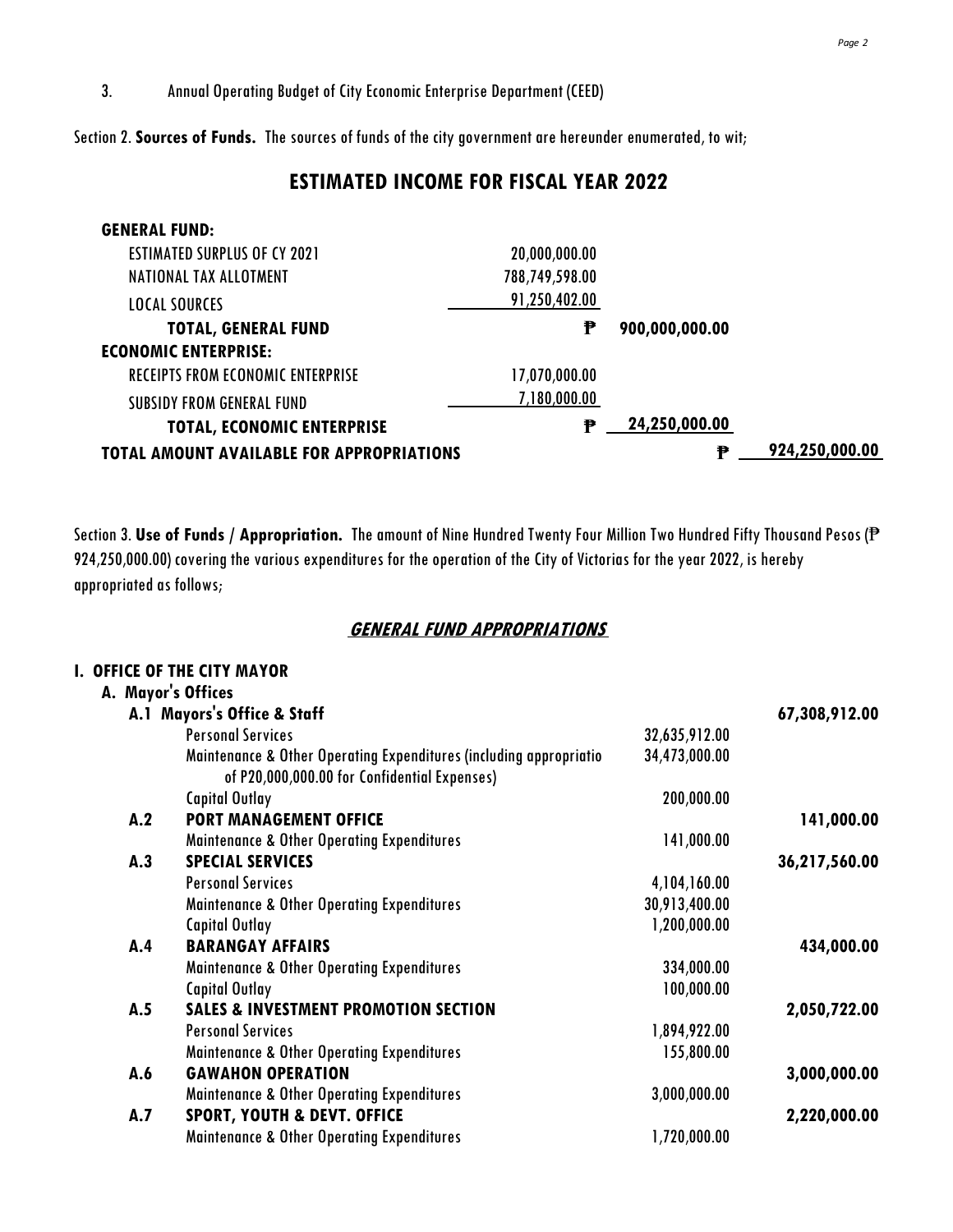|                          | <b>Capital Outlay</b>                                                                            | 500,000.00    |               |
|--------------------------|--------------------------------------------------------------------------------------------------|---------------|---------------|
| A.8                      | PUBLIC EMPLOYMENT SERVICE OFFICE (PESO)<br><b>Maintenance &amp; Other Operating Expenditures</b> | 175,000.00    | 240,000.00    |
|                          | <b>Capital Outlay</b>                                                                            | 65,000.00     |               |
|                          |                                                                                                  |               |               |
| A.9                      | <b>TRAFFIC SERVICES</b>                                                                          |               | 5,807,445.00  |
|                          | <b>Personal Services</b>                                                                         | 5,537,445.00  |               |
|                          | <b>Maintenance &amp; Other Operating Expenditures</b><br><b>PUBLIC SAFETY DIVISION</b>           | 270,000.00    |               |
| A.10                     |                                                                                                  |               | 1,210,452.00  |
|                          | <b>Personal Services</b>                                                                         | 1,210,452.00  |               |
| A.11                     | <b>BIDS &amp; AWARDS COMMITTEE</b>                                                               | 440,800.00    | 610,800.00    |
|                          | <b>Maintenance &amp; Other Operating Expenditures</b><br><b>Capital Outlay</b>                   | 170,000.00    |               |
| A.12                     | <b>INFORMATION TECHNOLOGY</b>                                                                    |               | 1,072,106.00  |
|                          | <b>Personal Services</b>                                                                         | 817,906.00    |               |
|                          | <b>Maintenance &amp; Other Operating Expenditures</b>                                            | 254,200.00    |               |
| A.13                     | <b>BARANGAY OPERATIONS</b>                                                                       |               | 2,865,068.00  |
|                          | <b>Personal Services</b>                                                                         | 1,424,054.00  |               |
|                          | <b>Maintenance &amp; Other Operating Expenditures</b>                                            | 1,141,014.00  |               |
|                          | <b>Capital Outlay</b>                                                                            | 300,000.00    |               |
|                          | <b>II. PERMITS &amp; LICENSES DIVISION</b>                                                       |               | 9,395,296.00  |
|                          | <b>Personal Services</b>                                                                         | 5,008,296.00  |               |
|                          | <b>Maintenance &amp; Other Operating Expenditures</b>                                            | 2,387,000.00  |               |
|                          | <b>Capital Outlay</b>                                                                            | 2,000,000.00  |               |
|                          | III. OFFICE OF THE CITY VICE-MAYOR                                                               |               | 5,014,716.00  |
|                          | <b>Personal Services</b>                                                                         | 618,416.00    |               |
|                          | <b>Maintenance &amp; Other Operating Expenditures</b>                                            | 4,396,300.00  |               |
| IV. OFFICE OF THE SP     |                                                                                                  |               | 24,607,588.00 |
|                          | <b>Personal Services</b>                                                                         | 23,247,588.00 |               |
|                          | <b>Maintenance &amp; Other Operating Expenditures</b>                                            | 1,210,000.00  |               |
|                          | <b>Capital Outlay</b>                                                                            | 150,000.00    |               |
| <b>V. SP SECRETARIAT</b> |                                                                                                  |               | 7,639,139.00  |
|                          | <b>Personal Services</b>                                                                         | 5,656,539.00  |               |
|                          | <b>Maintenance &amp; Other Operating Expenditures</b>                                            | 982,600.00    |               |
|                          | <b>Capital Outlay</b>                                                                            | 1,000,000.00  |               |
|                          | VI. OFFICE OF THE CITY ADMINISTRATOR                                                             |               | 6,264,082.00  |
|                          | <b>Personal Services</b>                                                                         | 4,968,082.00  |               |
|                          | <b>Maintenance &amp; Other Operating Expenditures</b>                                            | 1,296,000.00  |               |
|                          | VII. OFFICE OF THE HUMAN RESOURCE & MANAGEMENT                                                   |               | 8,637,157.00  |
|                          | <b>Personal Services</b>                                                                         | 6,563,157.00  |               |
|                          | <b>Maintenance &amp; Other Operating Expenditures</b>                                            | 1,259,000.00  |               |
|                          | <b>Capital Outlay</b>                                                                            | 815,000.00    |               |
|                          | VIII. CITY PLANNING & DEVELOPMENT OFFICE                                                         |               | 10,378,856.00 |
|                          | <b>Personal Services</b>                                                                         | 8,169,856.00  |               |
|                          | <b>Maintenance &amp; Other Operating Expenditures</b>                                            | 1,709,000.00  |               |
|                          | <b>Capital Outlay</b>                                                                            | 500,000.00    |               |
|                          | IX. CITY CIVIL REGISTRAR'S OFFICE                                                                |               | 6,001,697.00  |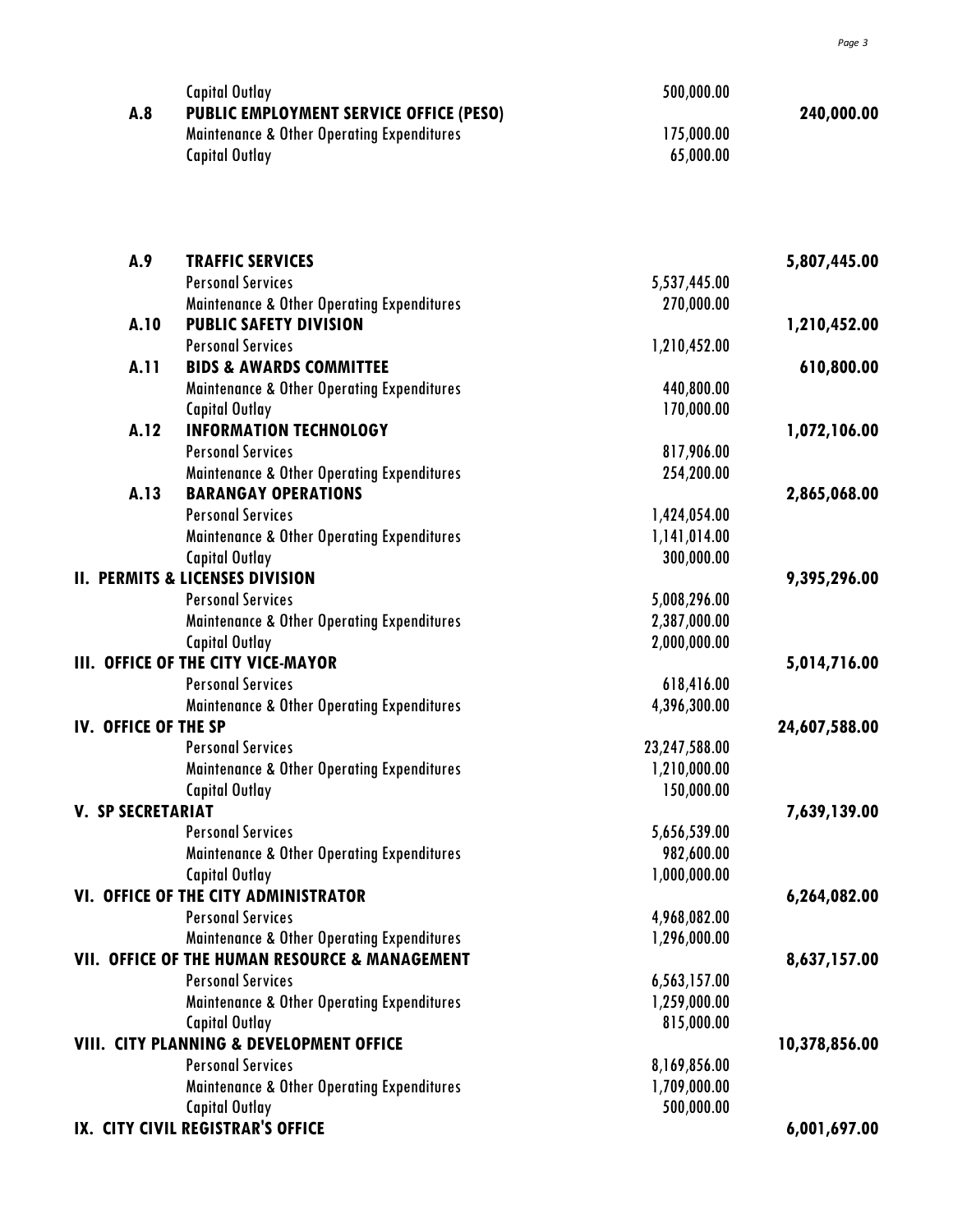| <b>Personal Services</b>                              | 5,277,697.00  |               |
|-------------------------------------------------------|---------------|---------------|
| <b>Maintenance &amp; Other Operating Expenditures</b> | 454,000.00    |               |
| <b>Capital Outlay</b>                                 | 270,000.00    |               |
| X. GENERAL SERVICES OFFICE                            |               | 64,941,395.00 |
| <b>Personal Services</b>                              | 20,523,227.00 |               |
| <b>Maintenance &amp; Other Operating Expenditures</b> | 34,980,768.00 |               |
| <b>Capital Outlay</b>                                 | 9,437,400.00  |               |
|                                                       |               |               |
| XI. CITY BUDGET OFFICE                                |               | 7,131,297.00  |
| <b>Personal Services</b>                              | 6,592,897.00  |               |
| <b>Maintenance &amp; Other Operating Expenditures</b> | 338,400.00    |               |
| <b>Capital Outlay</b>                                 | 200,000.00    |               |
| XII. CITY ACCOUNTING OFFICE                           |               | 11,005,783.00 |
| <b>Personal Services</b>                              | 10,212,383.00 |               |
| <b>Maintenance &amp; Other Operating Expenditures</b> | 543,400.00    |               |
| <b>Capital Outlay</b>                                 | 250,000.00    |               |
| XIII. CITY TREASURER'S OFFICE                         |               | 18,838,185.00 |
| <b>Personal Services</b>                              | 14,433,685.00 |               |
| <b>Maintenance &amp; Other Operating Expenditures</b> | 3,604,500.00  |               |
| <b>Capital Outlay</b>                                 | 800,000.00    |               |
| XIV. CITY ASSESSOR'S OFFICE                           |               | 9,466,020.07  |
| <b>Personal Services</b>                              | 8,483,740.07  |               |
| <b>Maintenance &amp; Other Operating Expenditures</b> | 632,280.00    |               |
| <b>Capital Outlay</b>                                 | 350,000.00    |               |
| XV. CITY COMMUNICATION & INFORMATION OFFICE           |               | 4,454,663.00  |
| <b>Personal Services</b>                              | 3,488,983.00  |               |
| <b>Maintenance &amp; Other Operating Expenditures</b> | 715,680.00    |               |
| <b>Capital Outlay</b>                                 | 250,000.00    |               |
| A. RADIO & COMMUNICATION OPERATION                    |               | 352,683.00    |
| <b>Personal Services</b>                              | 306,746.00    |               |
| <b>Maintenance &amp; Other Operating Expenditures</b> | 45,937.00     |               |
| <b>XVI. CITY LIBRARY</b>                              |               | 2,431,251.00  |
| <b>Personal Services</b>                              | 1,884,771.00  |               |
| <b>Maintenance &amp; Other Operating Expenditures</b> | 346,480.00    |               |
| <b>Capital Outlay</b>                                 | 200,000.00    |               |
| XVII. CITY LEGAL OFFICE                               |               | 5,937,109.18  |
| <b>Personal Services</b>                              | 5,005,189.18  |               |
| <b>Maintenance &amp; Other Operating Expenditures</b> | 681,920.00    |               |
| <b>Capital Outlay</b>                                 | 250,000.00    |               |
| XVIII. CITY HEALTH OFFICE                             |               | 64,824,086.11 |
| <b>Personal Services</b>                              | 41,590,086.11 |               |
| <b>Maintenance &amp; Other Operating Expenditures</b> | 22,734,000.00 |               |
| <b>Capital Outlay</b>                                 | 500,000.00    |               |
| XIX. HOUSING & HOMESITE OFFICE                        |               | 3,891,273.00  |
| <b>Personal Services</b>                              | 2,354,153.00  |               |
| <b>Maintenance &amp; Other Operating Expenditures</b> | 1,537,120.00  |               |
| XX. STREETLIGHTING                                    |               | 9,000,000.00  |
| <b>Maintenance &amp; Other Operating Expenditures</b> | 9,000,000.00  |               |
|                                                       |               |               |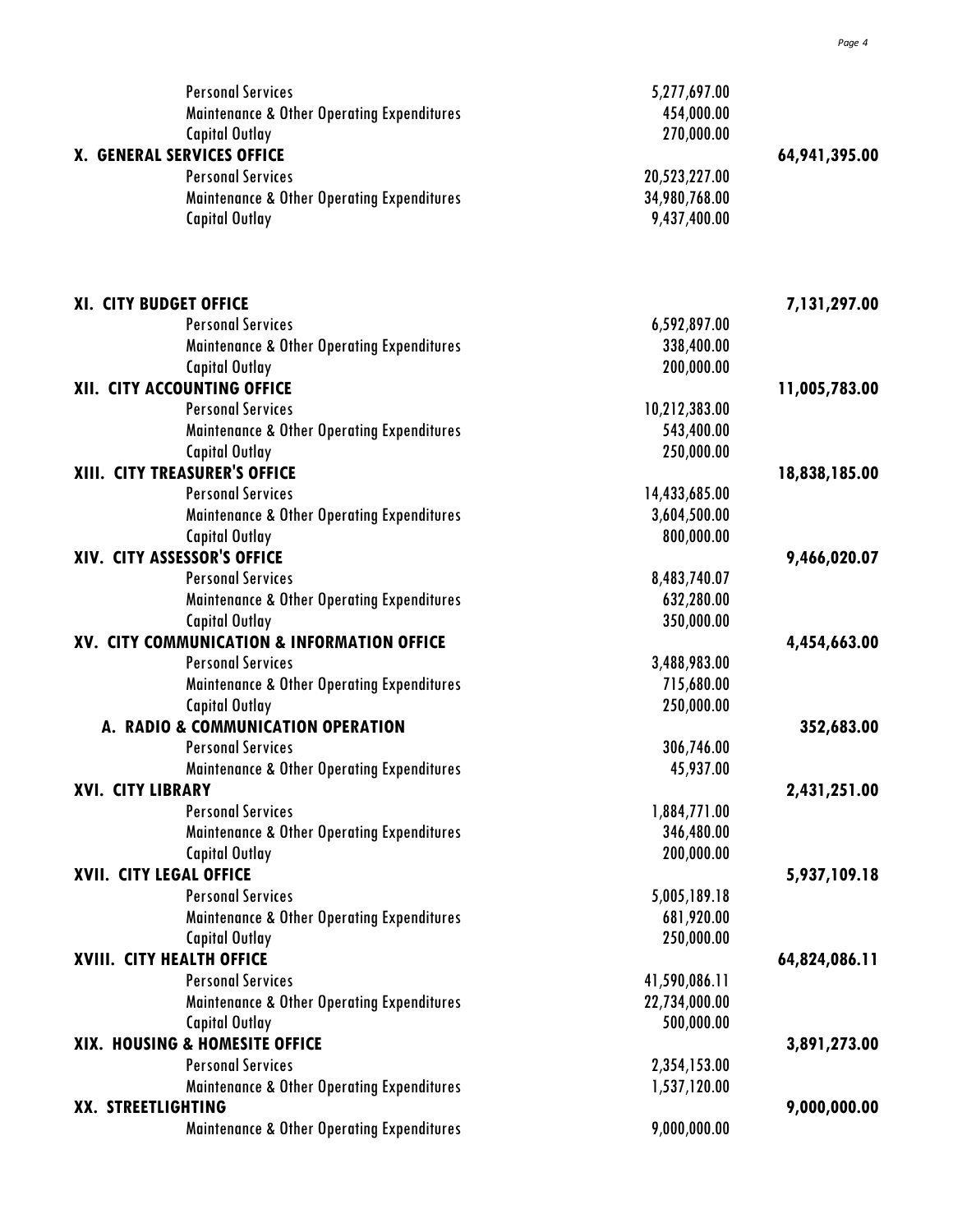| XXI. PLAZA & PARKS                                          |               | 3,625,473.00  |
|-------------------------------------------------------------|---------------|---------------|
| <b>Personal Services</b>                                    | 1,623,473.00  |               |
| <b>Maintenance &amp; Other Operating Expenditures</b>       | 2,002,000.00  |               |
| XXII. CITY SOCIAL WELFARE & DEV'T. OFFICE                   |               | 12,634,618.00 |
| <b>Personal Services</b>                                    | 9,967,618.00  |               |
| <b>Maintenance &amp; Other Operating Expenditures</b>       | 2,367,000.00  |               |
| <b>Capital Outlay</b>                                       | 300,000.00    |               |
| A. OFFICE OF THE SENIOR CITIZEN                             |               | 288,400.00    |
| <b>Maintenance &amp; Other Operating Expenditures</b>       | 288,400.00    |               |
| XXIII. CCRRMO                                               |               | 5,199,235.00  |
| <b>Personal Services</b>                                    | 5,199,235.00  |               |
|                                                             |               |               |
| XXIV. CITY AGRICULTURE OFFICE                               |               | 11,844,371.37 |
| <b>Personal Services</b>                                    | 7,056,871.37  |               |
| <b>Maintenance &amp; Other Operating Expenditures</b>       | 4,387,500.00  |               |
| <b>Capital Outlay</b>                                       | 400,000.00    |               |
| XXV. CITY VETERINARIAN                                      |               | 8,337,216.00  |
| <b>Personal Services</b>                                    | 3,753,216.00  |               |
| <b>Maintenance &amp; Other Operating Expenditures</b>       | 3,384,000.00  |               |
| <b>Capital Outlay</b>                                       | 1,200,000.00  |               |
| XXVI. VICTORIAS CITY ENVIRONMENT & NATURAL RESOURCES OFFICE |               | 8,516,412.00  |
| <b>Personal Services</b>                                    | 2,707,412.00  |               |
| <b>Maintenance &amp; Other Operating Expenditures</b>       | 3,729,000.00  |               |
| <b>Capital Outlay</b>                                       | 2,080,000.00  |               |
| XXVII. OFFICE OF THE CITY ENGINEER                          |               | 24,516,754.00 |
| <b>Personal Services</b>                                    | 16,915,154.00 |               |
| <b>Maintenance &amp; Other Operating Expenditures</b>       | 2,781,600.00  |               |
| <b>Capital Outlay</b>                                       | 4,820,000.00  |               |
| XXVIII. CITY LIVELIHOOD & COOPERATIVE                       |               | 3,109,167.00  |
| <b>Personal Services</b>                                    | 2,840,717.00  |               |
| <b>Maintenance &amp; Other Operating Expenditures</b>       | 268,450.00    |               |
| XXIX. WELL DRILLING OPERATION                               |               | 204,718.00    |
| <b>Personal Services</b>                                    | 204,718.00    |               |
| XXX. OPERATION OF BUS TERMINAL                              |               | 100,000.00    |
| <b>Maintenance &amp; Other Operating Expenditures</b>       | 100,000.00    |               |
| XXXI. PUBLIC CEMETERY                                       |               | 3,949,149.00  |
| <b>Personal Services</b>                                    | 199,149.00    |               |
| <b>Maintenance &amp; Other Operating Expenditures</b>       | 1,750,000.00  |               |
| <b>Capital Outlay</b>                                       | 2,000,000.00  |               |
| XXXII. CITY TOURISM DEVELOPMENT & PROMOTION                 |               | 2,599,496.00  |
| <b>Personal Services</b>                                    | 1,849,496.00  |               |
| <b>Maintenance &amp; Other Operating Expenditures</b>       | 750,000.00    |               |
| XXXIII. NATIONAL OFFICES:                                   |               |               |
| A. COMMISSION ON AUDIT                                      |               | 105,635.00    |
| <b>Maintenance &amp; Other Operating Expenditures</b>       | 105,635.00    |               |
| <b>B. PROSECUTOR'S OFFICE</b>                               |               | 280,600.00    |
| <b>Maintenance &amp; Other Operating Expenditures</b>       | 280,600.00    |               |
| C. CITY JUDGE                                               |               | 145,600.00    |
| <b>Maintenance &amp; Other Operating Expenditures</b>       | 145,600.00    |               |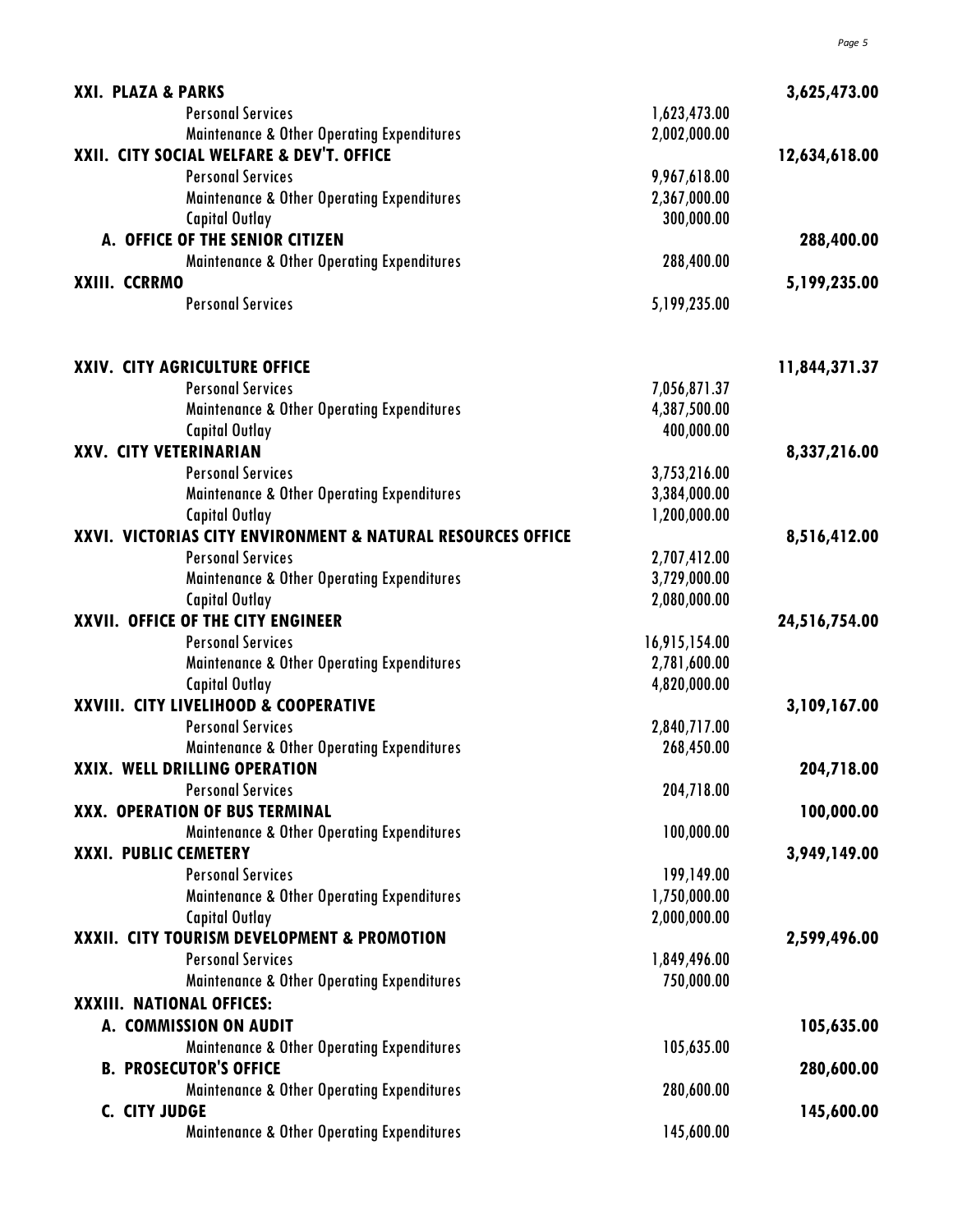|    | D. DEPARTMENT OF INTERIOR & LOCAL GOV'T.                               |               | 312,320.00     |
|----|------------------------------------------------------------------------|---------------|----------------|
|    | <b>Maintenance &amp; Other Operating Expenditures</b>                  | 312,320.00    |                |
|    | <b>E. COMMISSION ON ELECTION</b>                                       |               | 674,720.00     |
|    | <b>Personal Services</b>                                               | 300,000.00    |                |
|    | <b>Maintenance &amp; Other Operating Expenditures</b>                  | 374,720.00    |                |
|    | F. PNP - VICTORIAS OPERATION                                           |               | 6,345,000.00   |
|    | <b>Maintenance &amp; Other Operating Expenditures</b>                  | 6,345,000.00  |                |
|    | <b>G. BFP - VICTORIAS OPERATION</b>                                    |               | 1,198,800.00   |
|    | <b>Maintenance &amp; Other Operating Expenditures</b>                  | 1,198,800.00  |                |
|    | <b>H. BJMP - VICTORIAS OPERATION</b>                                   |               | 1,140,000.00   |
|    | <b>Maintenance &amp; Other Operating Expenditures</b>                  | 1,140,000.00  |                |
|    | <b>I. PNP - MOBILE GROUP</b>                                           |               | 300,000.00     |
|    | <b>Maintenance &amp; Other Operating Expenditures</b>                  | 300,000.00    |                |
|    | <b>J. PUBLIC ATTORNEY'S OFFICE</b>                                     |               | 186,000.00     |
|    | <b>Maintenance &amp; Other Operating Expenditures</b>                  | 186,000.00    |                |
|    |                                                                        |               |                |
|    | K. VICTORIAS PAROLE & PROBATION OFFICE                                 |               | 120,000.00     |
|    | <b>Maintenance &amp; Other Operating Expenditures</b>                  | 120,000.00    |                |
|    | <b>L. REGIONAL TRIAL COURT</b>                                         |               | 96,000.00      |
|    | <b>Maintenance &amp; Other Operating Expenditures</b>                  | 96,000.00     |                |
|    |                                                                        |               |                |
|    | <b>TOTAL, OFFICES</b>                                                  |               | 499,220,025.73 |
|    |                                                                        |               |                |
|    | <b>XXXIII. SPECIAL PURPOSE APPROPRIATIONS:</b>                         |               |                |
|    | A. Miscellaneous and Personnel Benefits                                |               | 12,575,911.77  |
|    | <b>Personal Services</b>                                               | 12,575,911.77 |                |
|    | <b>B. Terminal Leave Benefits</b>                                      |               | 3,000,000.00   |
|    | <b>Personal Services</b>                                               | 3,000,000.00  |                |
| C. | <b>Monetization of Leave Credits</b>                                   |               | 2,000,000.00   |
|    | <b>Personal Services</b>                                               | 2,000,000.00  |                |
| F. | <b>Support to Executive &amp; Legislative Enhancement Services</b>     |               | 20,000,000.00  |
|    | & Public Assistance Program                                            |               |                |
|    | <b>Maintenance &amp; Other Operating Expenditures</b>                  | 20,000,000.00 |                |
|    | <b>G. Budgetary Aid / Support to Barangays</b>                         |               | 3,900,000.00   |
|    | <b>Maintenance &amp; Other Operating Expenditures</b>                  | 3,900,000.00  |                |
|    | H. Educational Development Support Fund:                               |               |                |
|    | <b>Negros Occidental National Science High School (NONSHS)</b><br>h. 1 |               | 2,500,000.00   |
|    | <b>Scholars Allowance</b>                                              |               |                |
|    | <b>Maintenance &amp; Other Operating Expenditures</b>                  | 2,500,000.00  |                |
|    | <b>Public School Teachers Allowance</b><br>h.2                         |               | 5,400,000.00   |
|    | <b>Maintenance &amp; Other Operating Expenditures</b>                  | 5,400,000.00  |                |
|    | <b>Budgetary Aid to CPSU - Victorias Campus</b><br>h.3                 |               | 2,000,000.00   |
|    | <b>Maintenance &amp; Other Operating Expenditures</b>                  | 2,000,000.00  |                |
|    | <b>Special Program for Employment of Students (SPES)</b><br>h.4        |               | 900,000.00     |
|    | <b>Maintenance &amp; Other Operating Expenditures</b>                  | 900,000.00    |                |
|    | h.5<br><b>Reserve for Victorias City School Division Office</b>        |               | 1,000,000.00   |
|    | <b>Maintenance &amp; Other Operating Expenditures</b>                  | 1,000,000.00  |                |
| I. | <b>City Festival:</b>                                                  |               |                |
|    | <b>Charter Day</b><br>i.1                                              |               | 1,000,000.00   |
|    | <b>Maintenance &amp; Other Operating Expenditures</b>                  | 1,000,000.00  |                |
|    |                                                                        |               |                |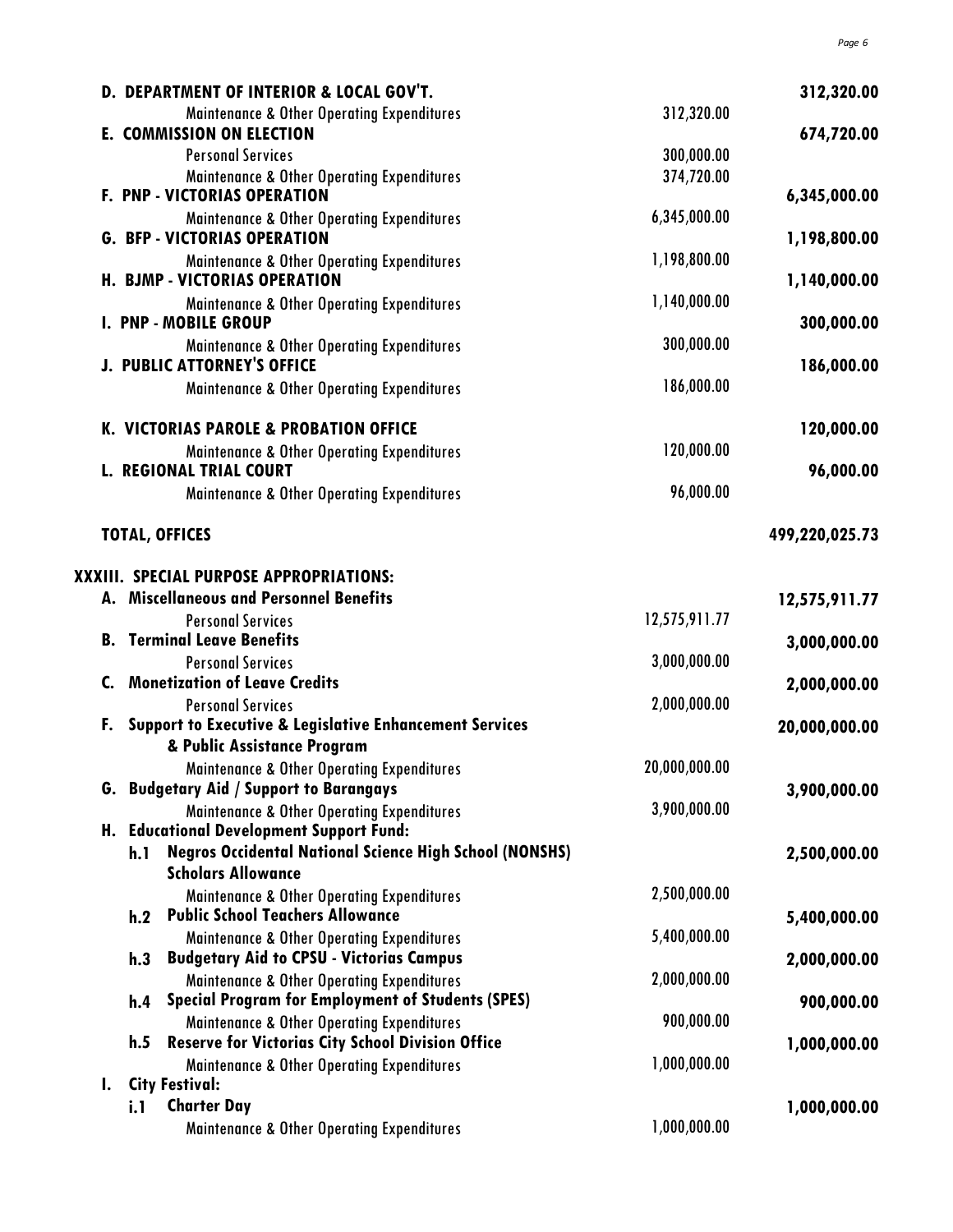| i.2        | <b>Malihao Celebration</b>                                                 |               | 500,000.00    |
|------------|----------------------------------------------------------------------------|---------------|---------------|
|            | <b>Maintenance &amp; Other Operating Expenditures</b>                      | 500,000.00    |               |
| i.3        | <b>Kalamayan Festival</b>                                                  |               | 500,000.00    |
|            | <b>Maintenance &amp; Other Operating Expenditures</b>                      | 500,000.00    |               |
|            | J. Health Care for City Government Employees                               |               | 8,600,000.00  |
|            | <b>Personal Services</b>                                                   | 8,600,000.00  |               |
|            | K. Consultancy Services for Victorias City Green Business Park             |               | 10,000,000.00 |
|            | <b>Maintenance &amp; Other Operating Expenditures</b>                      | 10,000,000.00 |               |
|            | L. Senior Citizen's & PWD Welfare Program including Aid to Damas           |               | 14,000,000.00 |
|            | de la Caridad, SPED Students Allowance of atleast P500.00                  |               |               |
|            | each month & Longevity Cash Award                                          |               |               |
|            | <b>Maintenance &amp; Other Operating Expenditures</b>                      | 12,750,000.00 |               |
|            | <b>Capital Outlay</b>                                                      | 1,250,000.00  |               |
|            | M. Alay Pamasko                                                            |               | 4,500,000.00  |
|            | <b>Maintenance &amp; Other Operating Expenditures</b><br>N. COVID Response | 4,500,000.00  |               |
|            |                                                                            | 30,000,000.00 | 30,000,000.00 |
|            | <b>Maintenance &amp; Other Operating Expenditures</b>                      |               |               |
|            |                                                                            |               |               |
|            | <b>O.</b> Subsidy to Economic Enterprise                                   |               | 7,180,000.00  |
|            | <b>Maintenance &amp; Other Operating Expenditures</b>                      | 7,180,000.00  |               |
|            | <b>P.</b> Election Expenses                                                |               | 1,600,000.00  |
|            | <b>Maintenance &amp; Other Operating Expenditures</b>                      | 1,600,000.00  |               |
|            | <b>Q.</b> Reserve for Devolution                                           |               | 1,000,000.00  |
|            | <b>Maintenance &amp; Other Operating Expenditures</b>                      | 1,000,000.00  |               |
|            | R. Peace & Order & Disaster Response                                       |               | 10,000,000.00 |
|            | <b>Capital Outlay</b>                                                      | 10,000,000.00 |               |
|            | S. Debt Servicing (NGC / Reserved)                                         | 10,874,062.50 | 10,874,062.50 |
|            | <b>Maintenance &amp; Other Operating Expenditures</b>                      |               |               |
|            | T. City Disaster Risk Reduction Management Fund:                           |               | 45,000,000.00 |
| t.1        | <b>Quick Response Fund</b>                                                 |               |               |
|            | <b>Maintenance &amp; Other Operating Expenditures</b>                      | 13,500,000.00 |               |
| t.2        | <b>Disaster Risk Reduction Preparedness Program</b>                        |               |               |
|            | <b>Maintenance &amp; Other Operating Expenditures</b>                      | 16,500,000.00 |               |
|            | <b>Capital Outlay</b>                                                      | 15,000,000.00 |               |
|            | <b>U.</b> Gender and Development Fund (GAD)                                |               | 45,000,000.00 |
| u.l        | <b>Scholarship Program</b>                                                 |               |               |
|            | <b>Maintenance &amp; Other Operating Expenditures</b>                      | 16,200,000.00 |               |
| U.2        | Assistance to Person's / Individuals in Crisis Situations                  |               |               |
|            | <b>Maintenance &amp; Other Operating Expenditures</b>                      | 16,800,000.00 |               |
| <b>u.3</b> | <b>Support Services for Day Care Service</b>                               |               |               |
|            | <b>Maintenance &amp; Other Operating Expenditures</b>                      | 1,927,000.00  |               |
| u.4        | Advocacy / Forum / Seminar / Training on Women                             |               |               |
|            | <b>Development Welfare</b>                                                 |               |               |
|            | <b>Maintenance &amp; Other Operating Expenditures</b>                      | 50,000.00     |               |
| U.5        | <b>Social Services for Solo Parent</b>                                     |               |               |
|            | <b>Maintenance &amp; Other Operating Expenditures</b>                      | 873,000.00    |               |
| u.6        | <b>GAD Council Support Activities</b>                                      |               |               |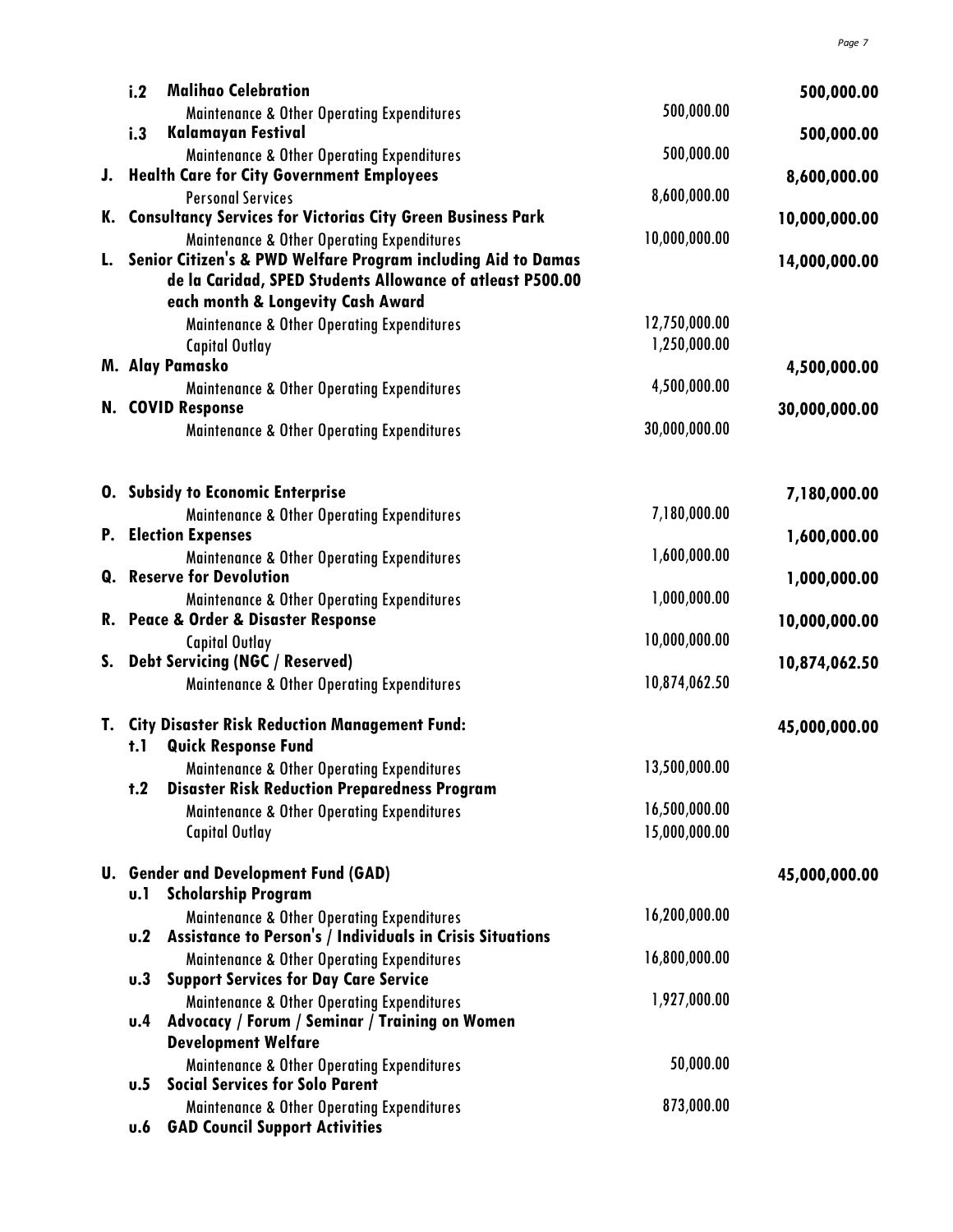|            | <b>Maintenance &amp; Other Operating Expenditures</b><br><b>u.7</b> Aid to Women & Children / WEDC | 3,850,000.00             |               |
|------------|----------------------------------------------------------------------------------------------------|--------------------------|---------------|
| 0.8        | <b>Maintenance &amp; Other Operating Expenditures</b>                                              | 100,000.00               |               |
|            | <b>Support Services for Bahay Pag-asa</b><br><b>Maintenance &amp; Other Operating Expenditures</b> | 3,200,000.00             |               |
| <b>u.9</b> | <b>Nutrition Program</b><br><b>Maintenance &amp; Other Operating Expenditures</b>                  | 2,000,000.00             |               |
|            | V. 20% Development Fund (P 157,750,000.00)                                                         |                          |               |
|            | v.1 Road Construction, Repair & Improvement / COVID-19<br><b>Economic Recovery</b>                 |                          | 20,000,000.00 |
|            | <b>Maintenance &amp; Other Operating Expenditures</b>                                              | 2,000,000.00             |               |
| v.2        | <b>Capital Outlay</b><br><b>Loan Amortization</b>                                                  | 18,000,000.00            | 49,000,000.00 |
|            | <b>Maintenance &amp; Other Operating Expenditures</b>                                              | 49,000,000.00            |               |
| v.3        | <b>Support to Barangays</b>                                                                        | 5,200,000.00             | 5,200,000.00  |
| v.4        | <b>Maintenance &amp; Other Operating Expenditures</b><br><b>Water Improvement Projects</b>         |                          | 1,000,000.00  |
|            | <b>Maintenance &amp; Other Operating Expenditures</b>                                              | 1,000,000.00             |               |
| v.5        | <b>Economic Development Projects / COVID-19 Economic</b>                                           |                          | 15,000,000.00 |
|            | <b>Recovery</b>                                                                                    |                          |               |
| v.6        | <b>Capital Outlay</b><br><b>Streetlighting &amp; Energization / Electrification Project</b>        | 15,000,000.00            | 5,000,000.00  |
|            | <b>Capital Outlay</b>                                                                              | 5,000,000.00             |               |
| v.7        | Agricultural Productivity & Agri-Fishery Program /<br><b>COVID 19 &amp; Economic Recovery</b>      |                          | 5,000,000.00  |
|            | <b>Maintenance &amp; Other Operating Expenditures</b>                                              | 1,000,000.00             |               |
| v.8        | <b>Capital Outlay</b><br><b>Solid Waste Management &amp; Urban Environment</b>                     | 4,000,000.00             | 14,000,000.00 |
|            | <b>Enhancement Program</b>                                                                         |                          |               |
|            | <b>Capital Outlay</b>                                                                              | 14,000,000.00            |               |
| v.9        | Drainage Improvement / Clearing of Rivers & Waterways /<br><b>Pollution Control Activities</b>     |                          | 10,000,000.00 |
|            | <b>Maintenance &amp; Other Operating Expenditures</b>                                              | 1,000,000.00             |               |
|            | <b>Capital Outlay</b>                                                                              | 9,000,000.00             |               |
|            | v.10 Watershed Rehabilitation & Upland Environment<br><b>Enhancement Program</b>                   |                          | 1,000,000.00  |
|            | <b>Maintenance &amp; Other Operating Expenditures</b>                                              | 500,000.00               |               |
|            | <b>Capital Outlay</b>                                                                              | 500,000.00               |               |
|            | v.11 Coastal Environment Enhancement Program                                                       |                          | 1,000,000.00  |
|            | <b>Maintenance &amp; Other Operating Expenditures</b><br><b>Capital Outlay</b>                     | 500,000.00<br>500,000.00 |               |
|            | v.12 Land Banking Program                                                                          |                          | 5,000,000.00  |
|            | <b>Capital Outlay</b>                                                                              | 5,000,000.00             |               |
|            | v.13 Agri-Eco & Cultural Tourism Program /                                                         |                          | 5,000,000.00  |
|            | <b>COVID-19 Economic Recovery Program</b><br><b>Maintenance &amp; Other Operating Expenditures</b> | 1,000,000.00             |               |
|            | <b>Capital Outlay</b>                                                                              | 4,000,000.00             |               |
|            |                                                                                                    |                          |               |

*Page 8*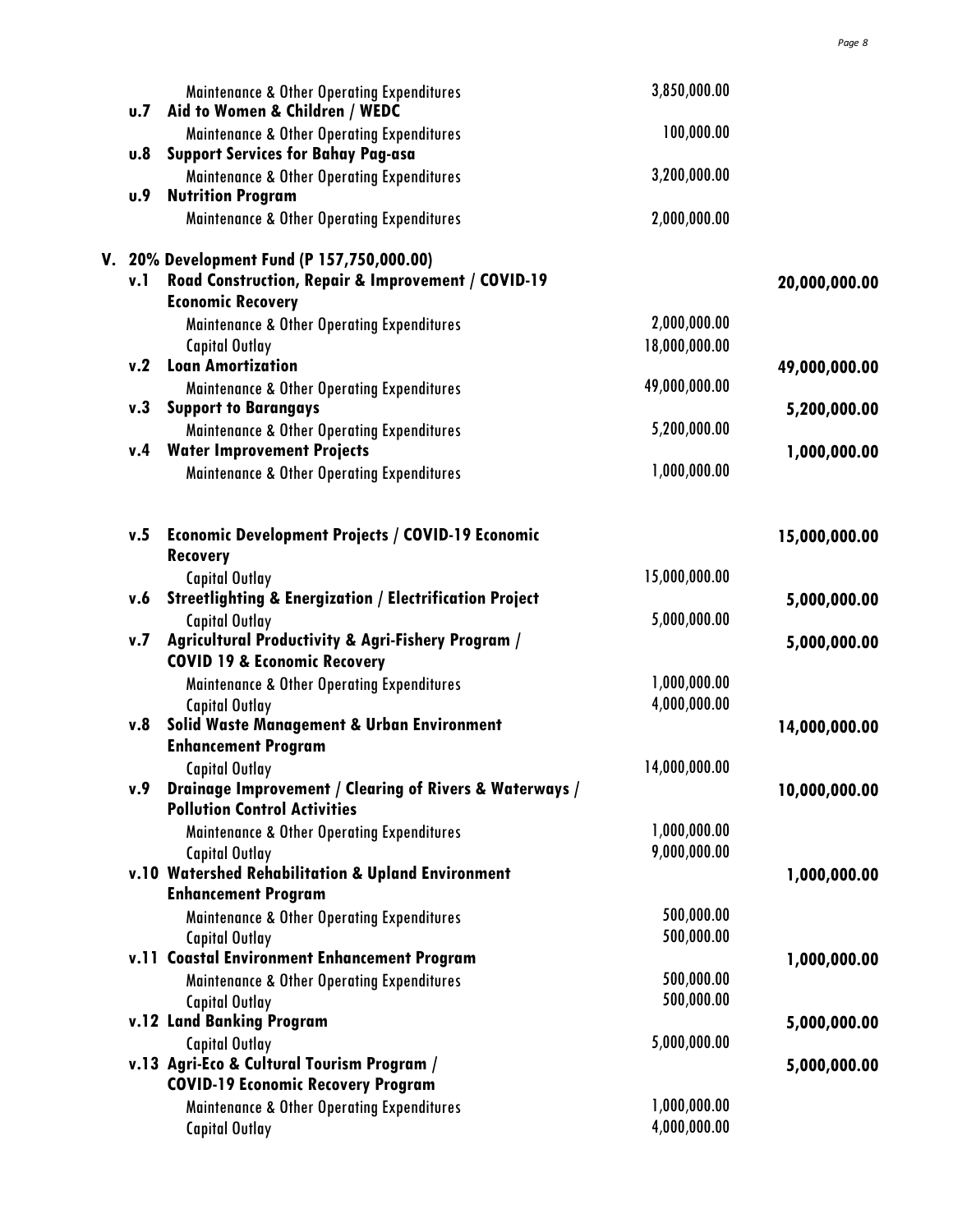|                           | v.14 Small Infrastructure Program / COVID-19 Economic Recovery |              | 5,050,000.00   |
|---------------------------|----------------------------------------------------------------|--------------|----------------|
|                           | <b>Maintenance &amp; Other Operating Expenditures</b>          | 1,050,000.00 |                |
|                           | <b>Capital Outlay</b>                                          | 4,000,000.00 |                |
|                           | v.15 Local Economic Development / Livelihood Support /         |              | 2,000,000.00   |
|                           | <b>COVID-19 &amp; Economic Recovery</b>                        |              |                |
|                           | <b>Maintenance &amp; Other Operating Expenditures</b>          | 1,500,000.00 |                |
|                           | <b>Capital Outlay</b>                                          | 500,000.00   |                |
|                           | v.16 Livestock Development & Animal Health & Welfare           |              | 5,000,000.00   |
|                           | <b>Program / COVID-19 Economic Recovery for Livestock</b>      |              |                |
|                           | & Animal Industry                                              |              |                |
|                           | <b>Maintenance &amp; Other Operating Expenditures</b>          | 500,000.00   |                |
|                           | <b>Capital Outlay</b>                                          | 4,500,000.00 |                |
|                           | v.17 Support to "Ease of Doing Business"                       |              | 2,000,000.00   |
|                           | <b>Capital Outlay</b>                                          | 2,000,000.00 |                |
|                           | v.18 Improvement of City Health Building for Additional        |              | 7,000,000.00   |
|                           | <b>Dialysis Area &amp; Emergency Room Extension</b>            |              |                |
|                           | <b>Capital Outlay</b>                                          | 7,000,000.00 |                |
|                           | v.19 Support to Data Banking Project / Rapid Community         |              | 500,000.00     |
|                           | <b>Based Monitoring System (RCBMS)</b>                         |              |                |
|                           | <b>Maintenance &amp; Other Operating Expenditures</b>          | 500,000.00   |                |
|                           | <b>TOTAL SPECIAL PURPOSE APPROPRIATIONS</b>                    |              | 400,779,974.27 |
| <b>TOTAL GENERAL FUND</b> |                                                                | ₱            | 900,000,000.00 |

# **Distribution of Subsidy to Economic Enterprise:**

|                                                | <b>Operating Income</b> | <b>Subsidy from</b><br><b>General Fund</b> | <b>TOTAL</b>  |
|------------------------------------------------|-------------------------|--------------------------------------------|---------------|
| <b>OPERATION OF PUBLIC MARKET</b>              | 15,000,000.00           |                                            | 15,000,000.00 |
| <b>OPERATION OF SLAUGHTERHOUSE</b>             | .000.000 1,270          | 730,000.00                                 | 2,000,000.00  |
| <b>VICTORIAS SPORTS &amp; AMUSEMENT CENTER</b> |                         |                                            |               |
| <b>INCLUDING ADMINISTRATIVE SUPPORT</b>        | 800,000.00              | 6,450,000.00                               | 7,250,000.00  |
|                                                | 17,070,000.00           | 7,180,000.00                               | 24,250,000.00 |

#### **ECONOMIC ENTERPRISE APPROPRIATIONS**

| <b>OPERATION OF PUBLIC MARKET</b>                                  |              | 15,000,000.00 |
|--------------------------------------------------------------------|--------------|---------------|
| <b>Personal Services</b>                                           | 7,694,473.72 |               |
| <b>Maintenance &amp; Other Operating Expenditures</b>              | 7,305,526.28 |               |
| <b>II. OPERATION OF SLAUGHTERHOUSE</b>                             |              | 2,000,000.00  |
| <b>Personal Services</b>                                           | 1,270,000.00 |               |
| <b>Maintenance &amp; Other Operating Expenditures</b>              | 730,000.00   |               |
| III. VICTORIAS SPORTS & AMUSEMENT CENTER (including Admin Support) |              | 7,250,000.00  |
| <b>Personal Services</b>                                           | 2,370,314.00 |               |
| <b>Maintenance &amp; Other Operating Expenditures</b>              | 4,879,686.00 |               |
|                                                                    |              |               |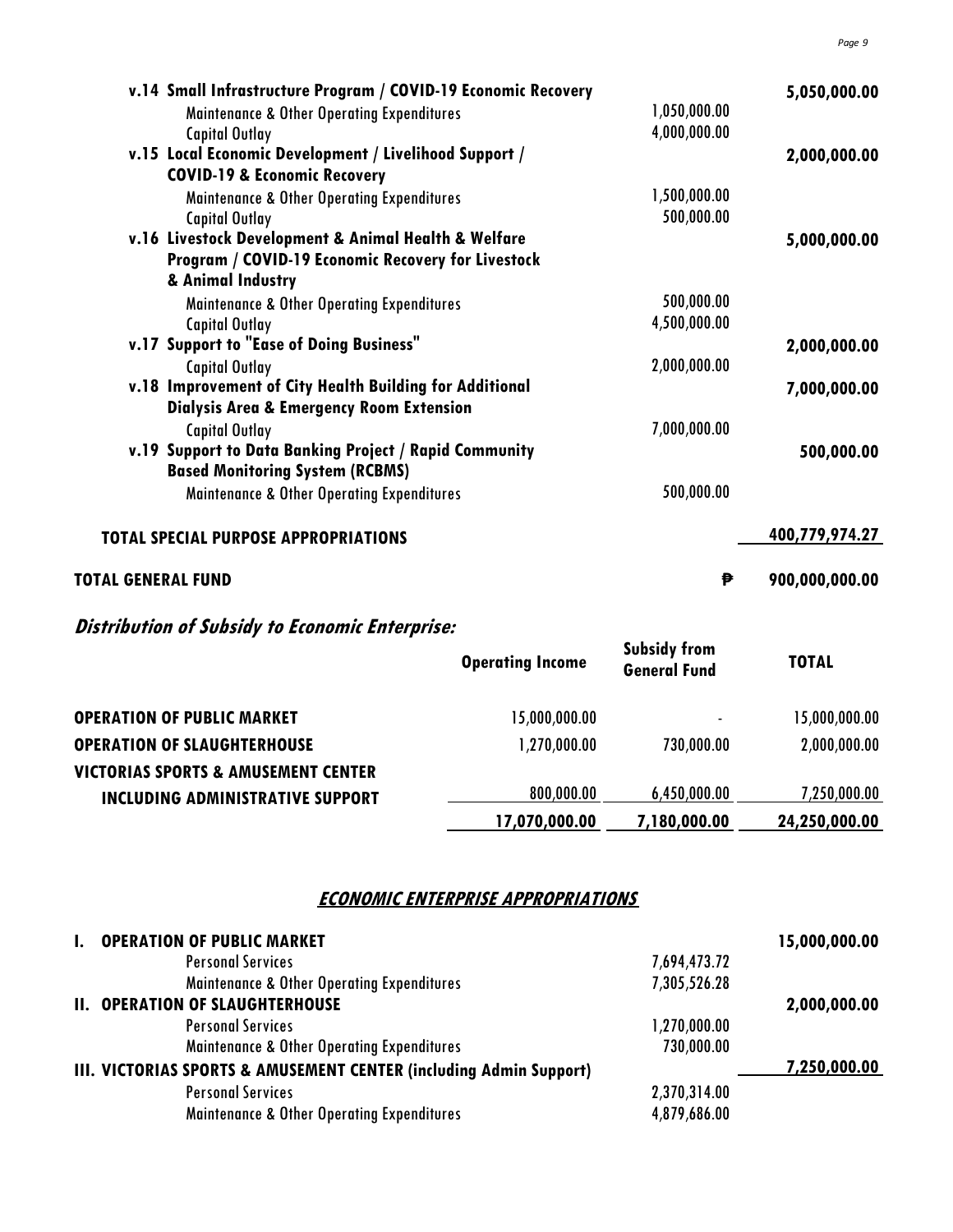| <b>TOTAL ECONOMIC ENTERPRISE</b> | ₿ | 24,250,000.00  |
|----------------------------------|---|----------------|
| <b>TOTAL APPROPRIATIONS</b>      | ₿ | 924,250,000.00 |

*Page 10*

Section 4: **Creation, Funded & Unfunded.** The following positions in the schedule of personnel of various offices is hereby created, funded and unfunded as indicated hereunder;

| <b>Office / Title of Position</b>                          | <b>Salary Grade / Step</b> |
|------------------------------------------------------------|----------------------------|
| <b>OFFICE OF THE CITY MAYOR</b>                            |                            |
| Creation:                                                  |                            |
| <b>6 Casual Employee</b>                                   | 1/1                        |
| <b>BARANGAY OPERATIONS SECTION</b>                         |                            |
| Creation:                                                  |                            |
| 3 Laborer I                                                | 1/1                        |
| <b>PERMITS &amp; LICENSES DIVISION</b>                     |                            |
| Creation:                                                  |                            |
| <b>Licensing Officer II</b>                                | 15/1                       |
| <b>Administrative Assistant I</b>                          | 7/1                        |
| Data Controller IV                                         | 13/1                       |
| <b>Bookbinder IV</b>                                       | 10/1                       |
| 2 Casual Employee                                          | 1/1                        |
| <b>HUMAN RESOURCE &amp; MANAGEMENT OFFICE</b><br>Creation: |                            |
| Human Resource Management Officer IV                       | 22/1                       |
| Human Resource Management Officer III                      | 18/1                       |
| Human Resource Management Assistant                        | 8/1                        |
| <b>Bookbinder III</b>                                      | 7/1                        |
| Unfunded:                                                  |                            |
| Human Resource Management Officer II                       | 15/1                       |
| <b>CITY PLANNING &amp; DEVELOPMENT OFFICE</b>              |                            |
| Creation:                                                  |                            |
| <b>Zoning Officer III</b>                                  | 18/1                       |
| <b>Planning Officer III</b>                                | 18/1                       |
| Funded:                                                    |                            |
| Draftsman II                                               | 8/1                        |
| <b>Computer Operator I</b>                                 | 7/1                        |
| Unfunded:                                                  |                            |
| Project Development Officer I                              | 11/1                       |
| <b>CITY CIVIL REGISTRAR</b>                                |                            |
| Creation:                                                  |                            |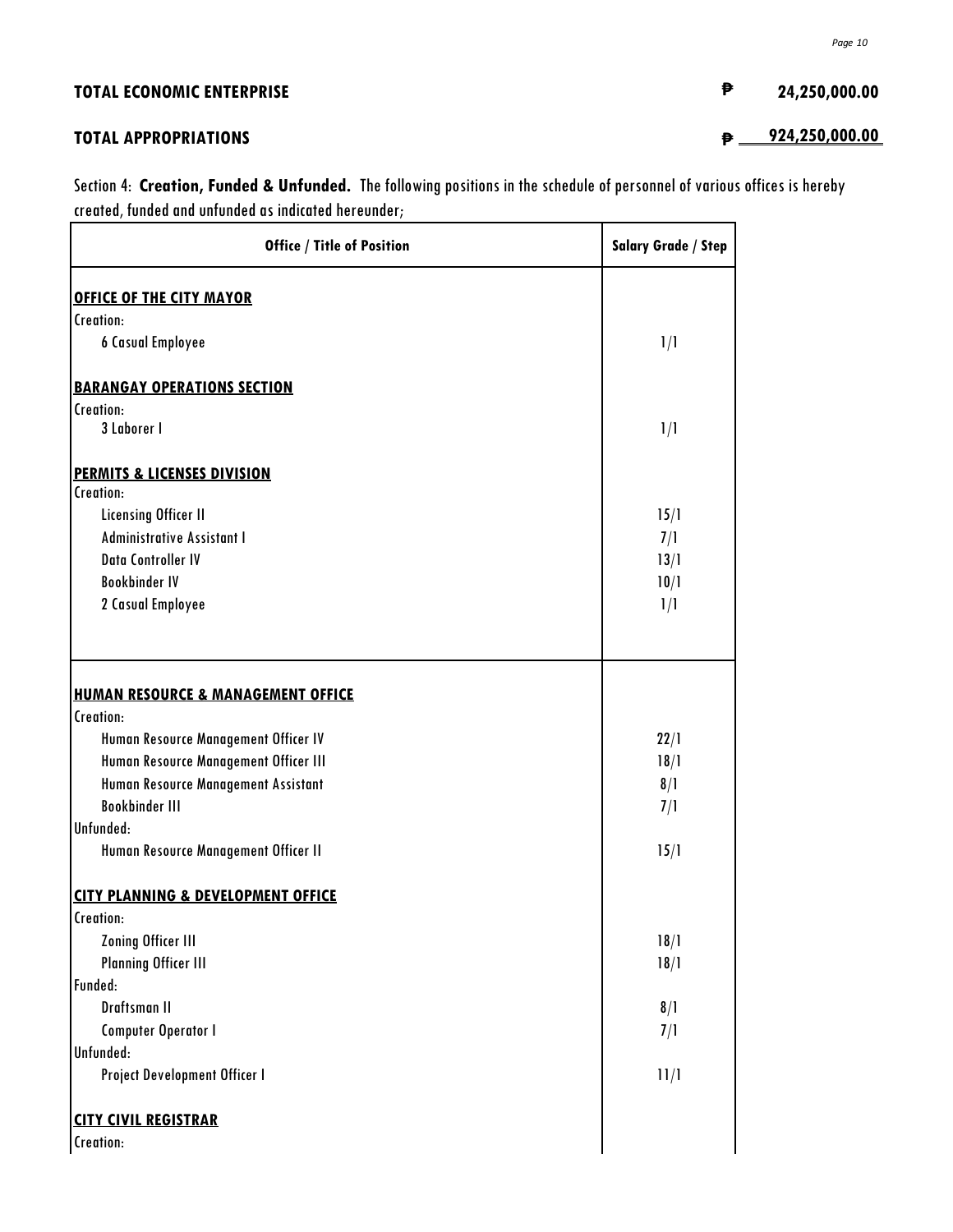| <b>Computer Operator III</b>                       | 12/1 |
|----------------------------------------------------|------|
| Administrative Aide II                             | 2/1  |
|                                                    |      |
| <b>GENERAL SERVICES OFFICE</b>                     |      |
| Creation:                                          |      |
| <b>Administrative Assistant</b>                    | 8/1  |
| Supply Officer I                                   | 10/1 |
| <b>Buyer II</b>                                    | 6/1  |
| <b>Bookbinder III</b>                              | 7/1  |
| <b>Bookbinder II</b>                               | 4/1  |
| Driver II                                          | 4/1  |
| Driver I                                           | 3/1  |
| <b>CITY BUDGET OFFICE</b>                          |      |
| Creation:                                          |      |
| <b>Computer Operator IV</b>                        | 14/1 |
| <b>Bookbinder IV</b>                               | 10/1 |
|                                                    |      |
| <b>CITY ACCOUNTING OFFICE</b>                      |      |
| Creation:                                          |      |
| 2 Casual Employee                                  | 1/1  |
| Funded:                                            |      |
| <b>Administrative Assistant IV</b>                 | 10/1 |
|                                                    |      |
| <b>CITY TREASURER'S OFFICE</b>                     |      |
| Creation:                                          |      |
| <b>Computer Operator III</b>                       | 12/1 |
| <b>Disbursing Officer II</b>                       | 8/1  |
|                                                    |      |
| Funded:                                            |      |
| Administrative Aide I                              | 1/1  |
|                                                    |      |
| <b>CITY ASSESSOR'S OFFICE</b>                      |      |
| Creation:                                          |      |
| 2 Bookbinder III                                   | 7/1  |
| <b>Utility Worker II</b>                           | 3/1  |
| 2 Casual Employee                                  | 1/1  |
| Unfunded:                                          |      |
| <b>Local Assessment Operations Officer II</b>      | 15/1 |
| <b>Local Assessment Operations Officer I</b>       | 11/1 |
| <b>CITY COMMUNICATION &amp; INFORMATION OFFICE</b> |      |
| Funded:                                            |      |
| <b>Information Officer I</b>                       | 11/1 |
| Photographer I                                     | 5/1  |
| Unfunded:                                          |      |
|                                                    |      |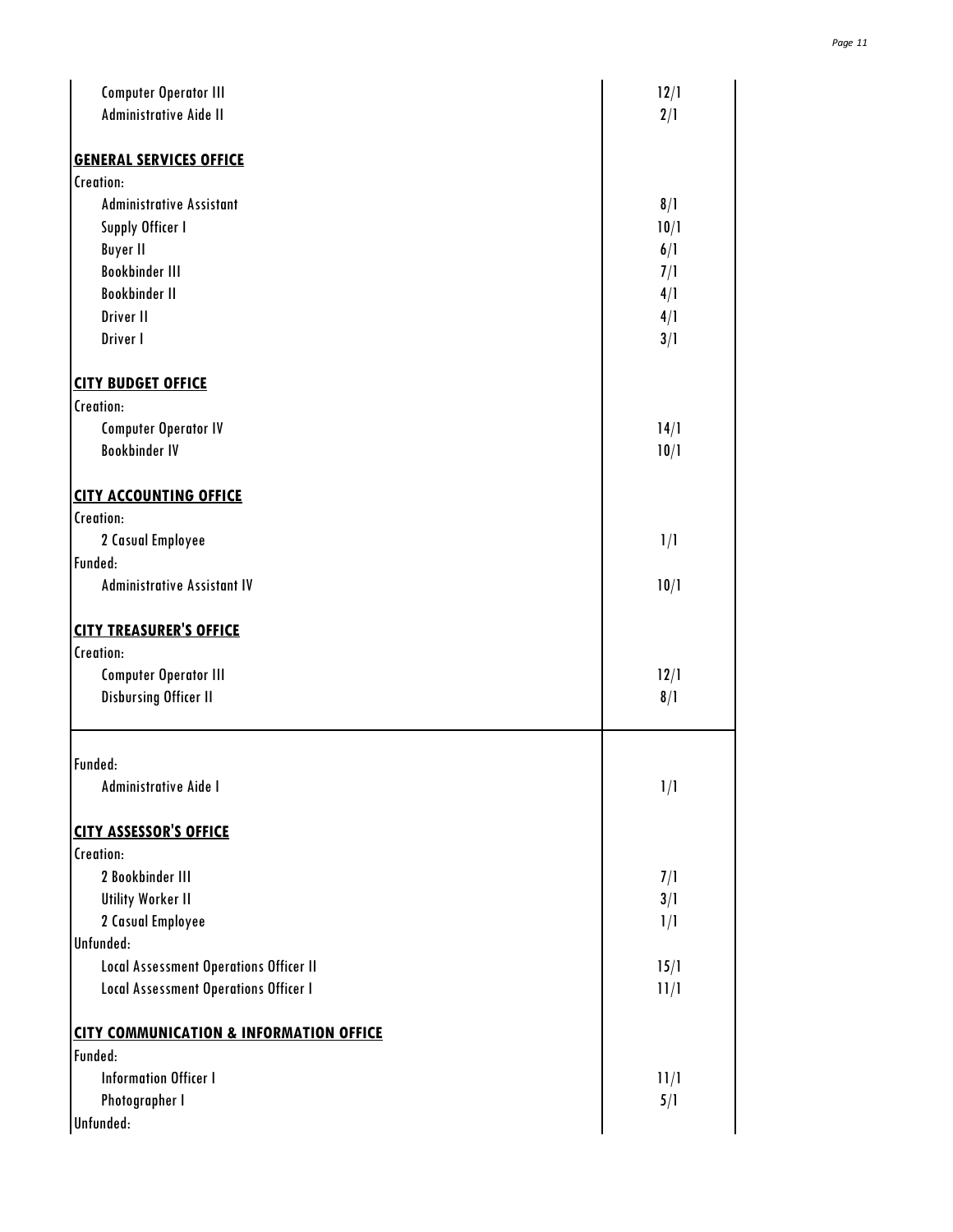| <b>Community Affairs Officer III</b>                | 18/1 |  |
|-----------------------------------------------------|------|--|
| <b>CITY LIBRARY</b>                                 |      |  |
| Creation:                                           |      |  |
| 2 Bookbinder III                                    | 7/1  |  |
| <b>CITY LEGAL OFFICE</b>                            |      |  |
| Creation:                                           |      |  |
| <b>Bookbinder III</b>                               | 7/1  |  |
| Funded:                                             |      |  |
| Legal Assistant II                                  | 12/1 |  |
| <b>CITY HEALTH OFFICE</b>                           |      |  |
| Creation:                                           |      |  |
| 2 Nurse I                                           | 15/1 |  |
| <b>Nursing Attendant I</b>                          | 4/1  |  |
| <b>Computer Operator II</b>                         | 9/1  |  |
| <b>Computer Operator I</b>                          | 7/1  |  |
| <b>Utility Worker I</b>                             | 1/1  |  |
| Clerk II                                            | 4/1  |  |
| Records Officer I                                   | 10/1 |  |
| Driver I                                            | 3/1  |  |
| <b>6 Casual Employee</b>                            | 1/1  |  |
| <b>CITY SOCIAL WELFARE &amp; DEVELOPMENT OFFICE</b> |      |  |
| Creation:                                           |      |  |
| Social Welfare Officer I                            | 11/1 |  |
| Social Welfare Aide                                 | 4/1  |  |
| Administrative Aide I                               | 1/1  |  |
| 2 Casual Employee                                   | 1/1  |  |
| <b>CDRRMO</b>                                       |      |  |
| Creation:                                           |      |  |
| <b>Rescue Officer I</b>                             | 11/1 |  |
| <b>Administrative Assistant</b>                     | 8/1  |  |
| Administrative Aide III                             | 3/1  |  |
| <b>5 Casual Employee</b>                            | 1/1  |  |
| <b>CITY VETERINARIAN</b>                            |      |  |
| Creation:                                           |      |  |
| Veterinarian I                                      | 13/1 |  |
| Administrative Officer II                           | 15/1 |  |
| 2 Laborer I                                         | 1/1  |  |
| 2 Casual Employee                                   | 1/1  |  |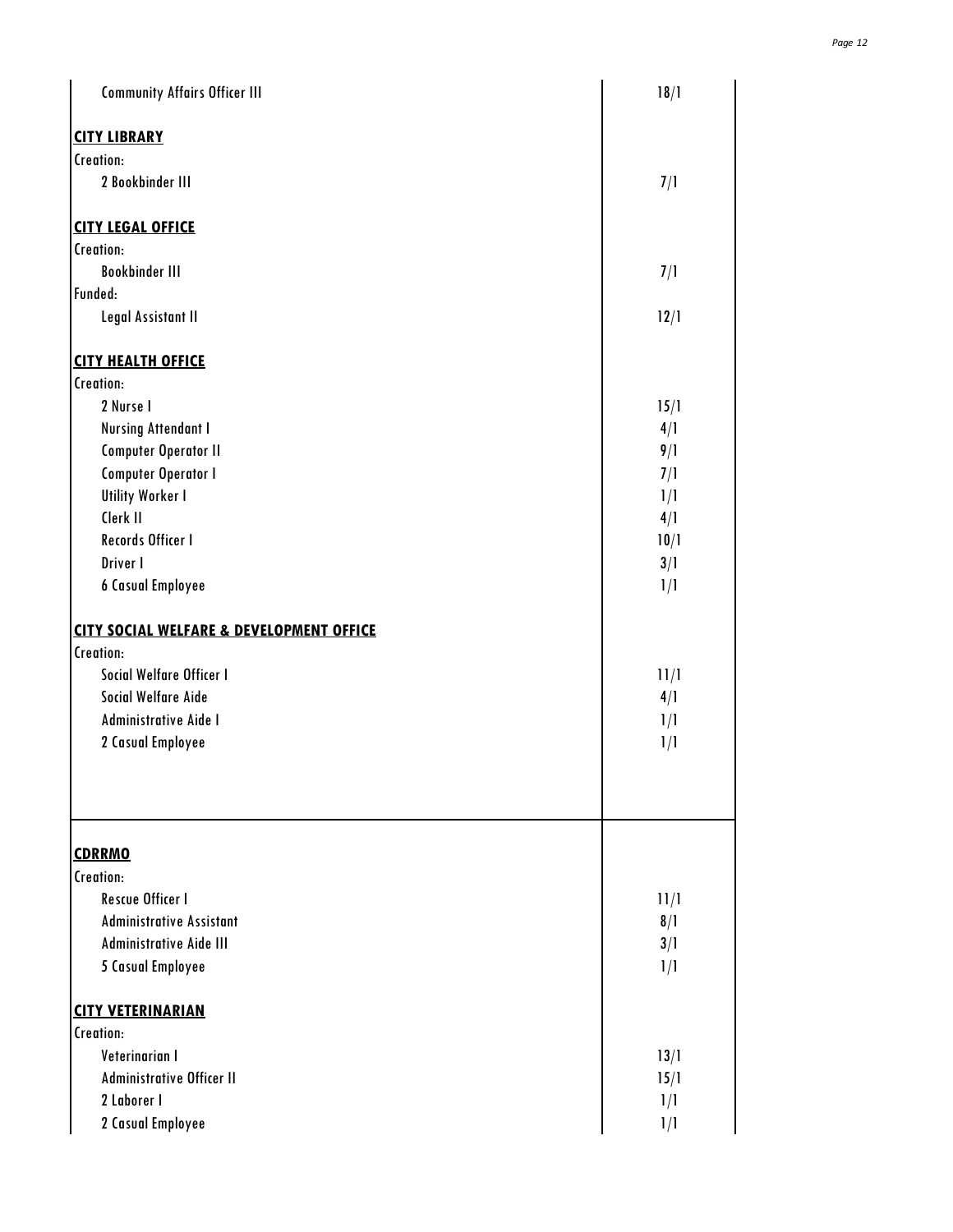| <b>OFFICE OF THE CITY ENGINEER</b>         |     |  |
|--------------------------------------------|-----|--|
| Creation:                                  |     |  |
| Heavy Equipment Operator I                 | 4/1 |  |
| 3 Casual Employee                          | 1/1 |  |
| Funded:                                    |     |  |
| Warehouseman I                             | 6/1 |  |
|                                            |     |  |
| <b>TOURISM DEVELOPMENT &amp; PROMOTION</b> |     |  |
| Creation:                                  |     |  |
| 3 Casual Employee                          | 1/1 |  |
|                                            |     |  |

Section 5. **Peace and Order Program.** The appropriation for Peace and Order Program amounting to ₱78,578,897.00 are attributed as follows;

|                 | <b>Particulars</b>                                                           | OPR               | Amount        |
|-----------------|------------------------------------------------------------------------------|-------------------|---------------|
| Π.              | <b>CRIME PREVENTION &amp; LAW ENFORCEMENTS</b>                               |                   |               |
| A.              | Strengthen the Law Enforcement Team & Conduct Anti-Illegal<br>Drug Symposium | <b>PNP</b>        | 6,345,000.00  |
| B.              | Provision of Traffic Safety including Local Personnel Support                | <b>Traffic</b>    | 5,807,445.00  |
| C.              | Operation of Bahay Pag-asa Youth Center                                      | <b>CSWD</b>       | 3,200,000.00  |
| D.              | <b>Special Social Services for CICL</b>                                      | <b>CSWD</b>       | 60,000.00     |
| F.              | Aid to Women & Children / WEDC                                               | <b>CSWD</b>       | 100,000.00    |
| G.              | <b>Emergency Medical Services (CDRRMF)</b>                                   | <b>CDRRMO</b>     | 6,000,000.00  |
| H.              | <b>Streetlighting &amp; Energization / Electrification Projects</b>          | CE <sub>0</sub>   | 5,000,000.00  |
| I.              | Road Construction, Repair & Improvement                                      | CE <sub>0</sub>   | 20,000,000.00 |
| J.              | Support to AFP / PNP Mobile Group                                            | CM <sub>0</sub>   | 300,000.00    |
| K.              | <b>Support to BJMP Operation</b>                                             | <b>BJMP</b>       | 1,140,000.00  |
| L.              | Aid to Negros Occidental Drug Rehabilitation Foundation, Inc.                | <b>NODRFI</b>     | 1,000,000.00  |
| M.              | <b>Drug Abusive Prevention Program</b>                                       | CM <sub>0</sub>   | 1,500,000.00  |
| N.              | <b>Budgetary Aid / Support to Barangays</b>                                  | CM <sub>0</sub>   | 3,900,000.00  |
| 0.              | <b>Support to Barangays</b>                                                  | CM <sub>0</sub>   | 5,200,000.00  |
| P.              | Small Infrastructure Program                                                 | CE <sub>0</sub>   | 5,050,000.00  |
| Q.              | Support to Katarungang Pambarangay                                           | DILG              | 20,000.00     |
| R.              | Peace & Order & Disaster Response                                            | CEO               | 10,000,000.00 |
| $\mathbf{II}$ . | PROSECUTION, COURTS & PAROLE                                                 |                   |               |
| А.              | <b>Prosecutor's Office</b>                                                   | <b>Prosecutor</b> | 280,600.00    |
| B.              | <b>MTCC</b>                                                                  | <b>MTCC</b>       | 145,600.00    |
| C.              | <b>Public Attorney's Office (PAO)</b>                                        | PA <sub>0</sub>   | 186,000.00    |
| D.              | <b>Victorias City Parole &amp; Probation Office</b>                          | Parole            | 120,000.00    |
| E.              | <b>Regional Trial Court</b>                                                  | RTC               | 96,000.00     |
| III.            | FIRE PREVENTION AND PROTECTION INCLUDING LOCAL<br>PERSONNEL SUPPORT          | <b>BFP</b>        | 2,409,252.00  |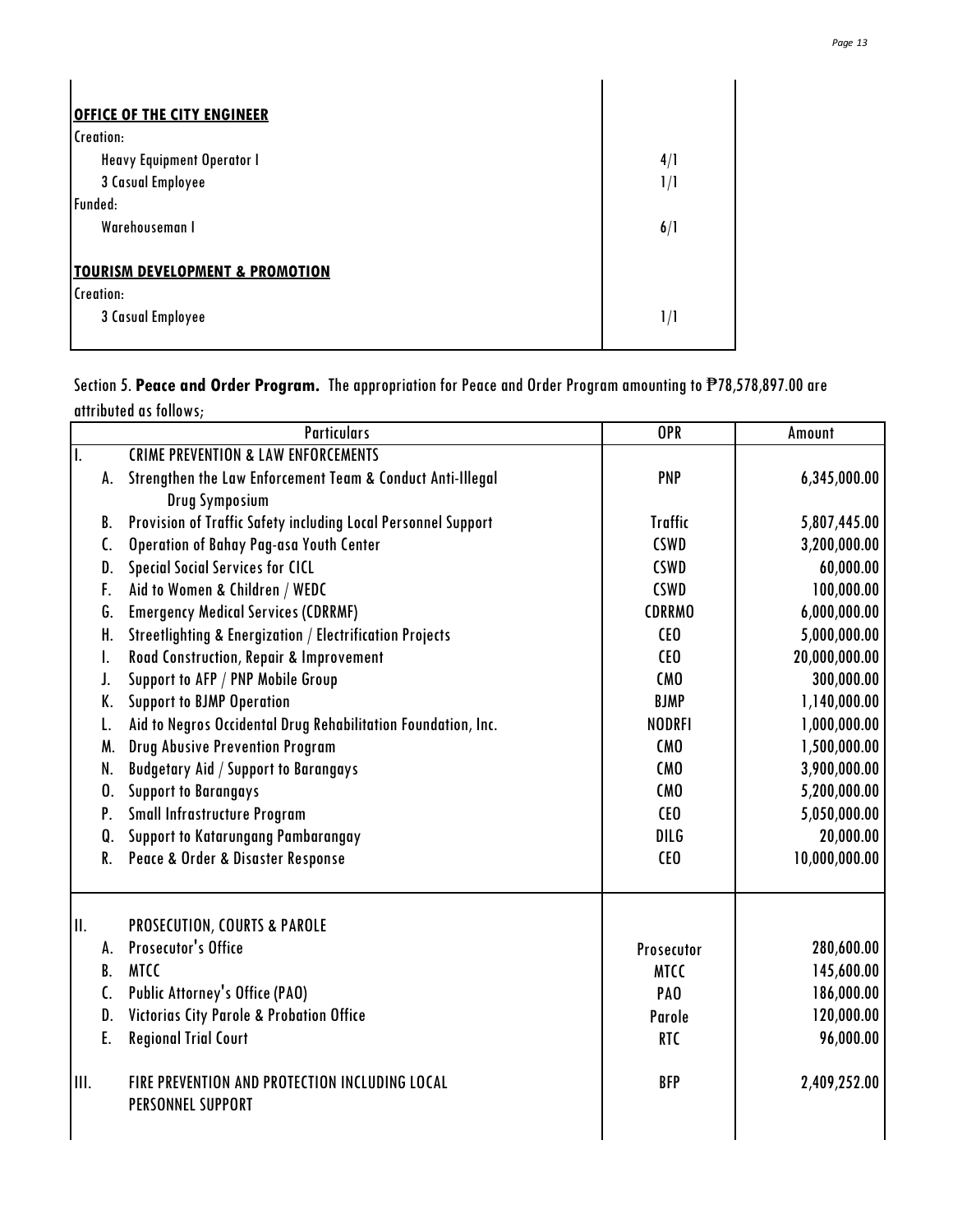| IV.<br><b>ENVIRONMENTAL PROTECTION</b><br>Bantay Dagat, Bantay Katunggan & Bantay Bukid<br>Α.                  | CAO / VCENRO | 719,000.00    |  |
|----------------------------------------------------------------------------------------------------------------|--------------|---------------|--|
| Note: The Office of the City Mayor has an appropriation amounting to P20,000,000.00 for Confidential Expenses. |              |               |  |
| <b>TOTAL</b>                                                                                                   |              | 78,578,897.00 |  |

Section 6. **Use of Savings & Augmentation.** In Accordance with Section 336 of R.A. 7160, The Local Government Code of 1991, the City Mayor and the Presiding Officer is hereby authorized to augment any item in this Annual Budget for their respective offices from savings in other items within the same expense class of their respective appropriation.

Section 7. **Office Personal Services Appropriations.** Appropriations for office personal services are inclusive of Salary Standardization Law (SSL4) Third Tranche.

Section 8. **Priority on the Use of Personal Service Savings.** Priority shall be given to the personal benefits of local employees on the use of Personal Service Savings including the use of personal service savings for the implementaton of SSL4 Second Tranche.

Section 9.**Separability Clause.** If for any reason, any section or provision of this ordinance is declared unconstitutional or invalid,

other section or provision hereof which are not affected thereby shall continue to be in full force and effect.<br>Section 10. Authorization. The City Mayor is hereby authorized to enter into contracts and the same shall be c and ratified relative to the implementation of the appropriations herein authorized.

Section 11. **Effectivity.** This appropriation ordinance shall take effect on January 1,2022.

ENACTED: This 21<sup>st</sup> of December, 2021

Copies of this appropriation ordinance and other budgetary documents shall be furnished to government agencies and offices for their information and approoriate action.

CARRIED BYTHE VOTES OF:

Affirmative: Hon. Hermie B. Millan Hon. Dexter L. Senido Hon. Teresita S. Bartolome Hon. Abelardo D. Bantug III Hon. Deilin T. Hofileña